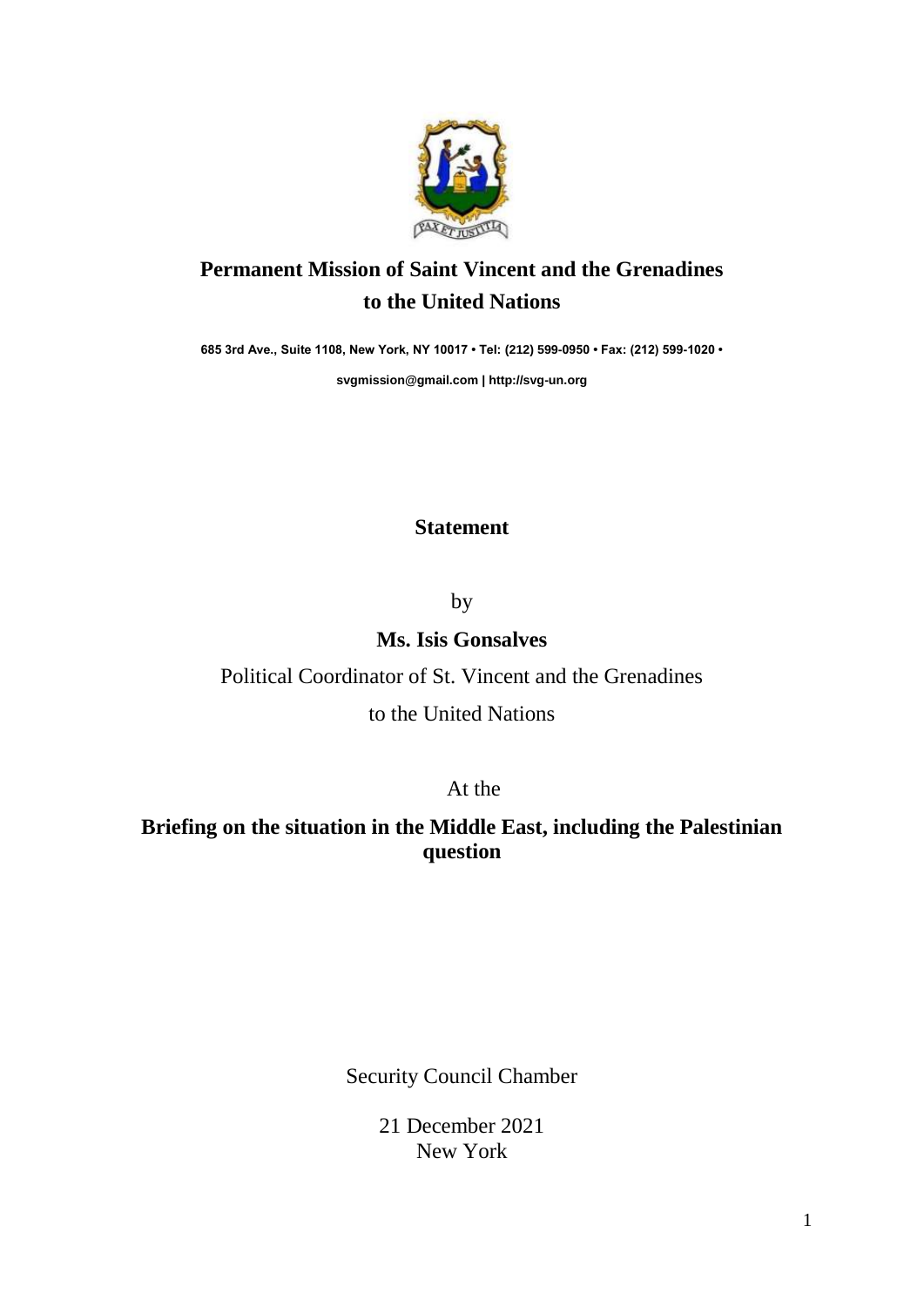Thank you, Mr. President. I would also like to thank the Special Coordinator Tor Wennesland for his comprehensive briefing.

A resolution to the matter before us this morning is long overdue. The suffering of Palestinians and the injustice meted out for decades is etched in the hearts and minds of many people. Recently, we saw football fans display their solidarity with the just Palestinian cause at the Arab Cup held in Qatar. Saint Vincent and the Grenadines continues to stand in solidarity with the State of Palestine, in support of international law and mindful that the world is watching and losing faith in this Security Council and our rules-based international order for failing to uphold the very rules that we adopt.

We have repeatedly reaffirmed the vision of a two-state solution based on pre-1967 borders, with Palestinians and Israelis living peacefully side-by-side. This is a vision backed by international law, resolution 2334 and numerous other resolutions of this Security Council and the General Assembly. We emphasise, again, the need for Israel to end its aggression, occupation, and annexation. The lack of progress towards the two-state solution is, quite frankly, egregious.

We need to address the following issues with urgency: the escalation of hostilities in the West Bank and Gaza, forced displacement through home demolitions, undue restrictions on the rights to freedom of expression, peaceful assembly, and association throughout the Occupied Palestinian Territory, extrajudicial killings of Palestinians, settler violence, the impact of the COVID-19 pandemic on Palestinians, and the situation of Palestinian refugees. In an effort to address these issues, we appeal to the Israeli authorities to respect the inalienable rights of the Palestinian people.

This month (23 December) marks five years since the adoption of Security Council resolution 2334 (2016). Since then, the situation on the ground has only deteriorated, due to Israel's non-compliance with its obligations. Yet again, we reiterate that the establishment of settlements in the Palestinian territory occupied since 1967, including East Jerusalem, has no legal validity and constitutes a flagrant violation of international law. Furthermore, the continued demolition and seizure of Palestinian structures is also deeply concerning and we condemn these acts. These practices must stop. It is time for this Council to take practical steps towards ending the occupation and realizing a negotiated two-State solution.

We remain very concerned about the very fragile situation in Gaza. Now, more than ever, humanitarian, and economic support is needed to support the most vulnerable communities in Gaza. As we are aware, the 14-year siege on Gaza continues to devastate its economy, restrict the movement of people, and limit the provision of basic services, including electricity, affecting medical services and hospital operations. We reiterate our call on the Israeli authorities to lift the years-long blockade imposed on the Gaza Strip, to allow for the reconstruction of Gaza in its entirety.